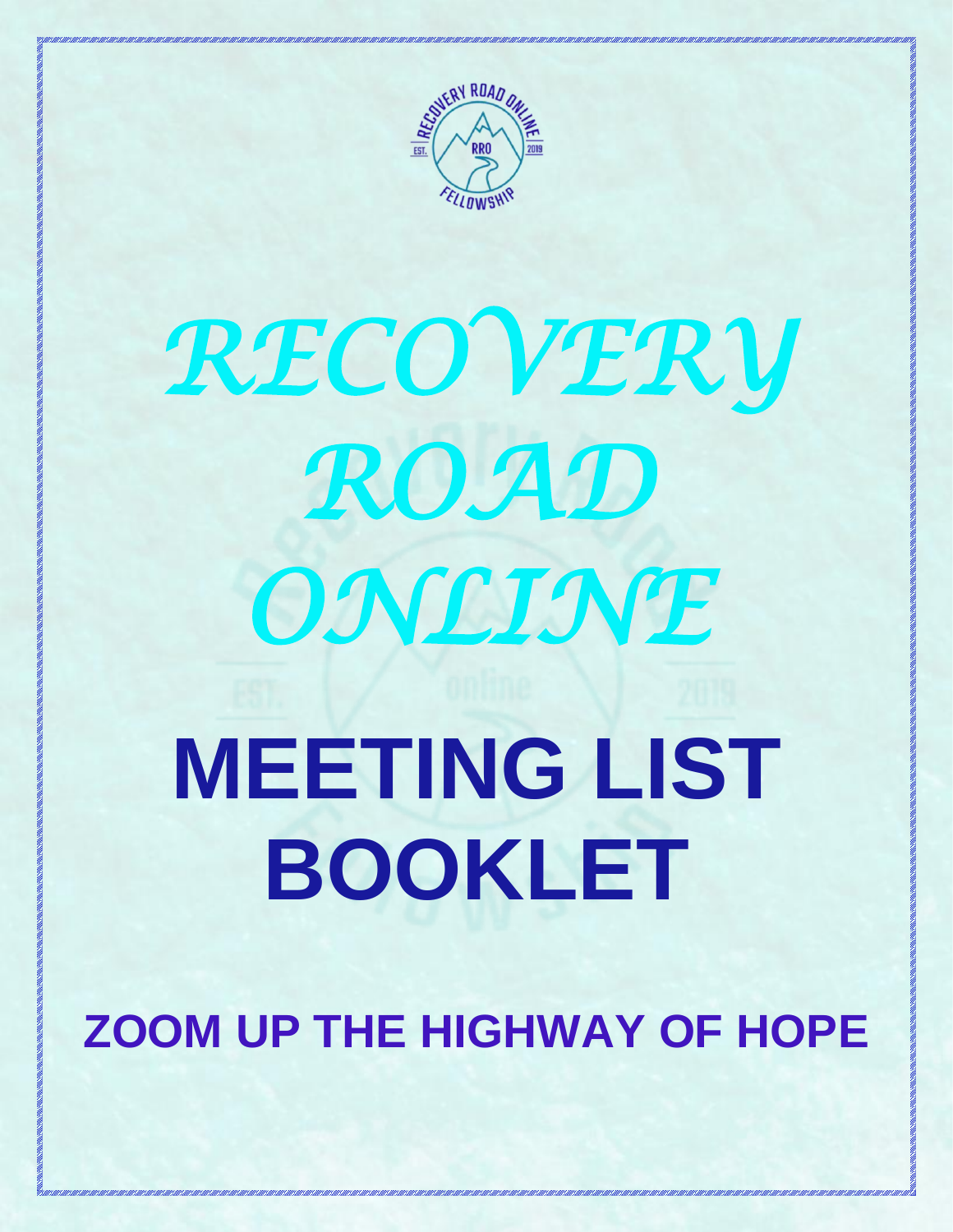

### **RECOVERY ROAD ONLINE**

### **GOD,**

**GRANT ME THE SERENITY TO ACCEPT THE THINGS I CANNOT CHANGE, COURAGE TO CHANGE THE THINGS I CAN, AND THE WISDOM TO KNOW THE DIFFERENCE.**

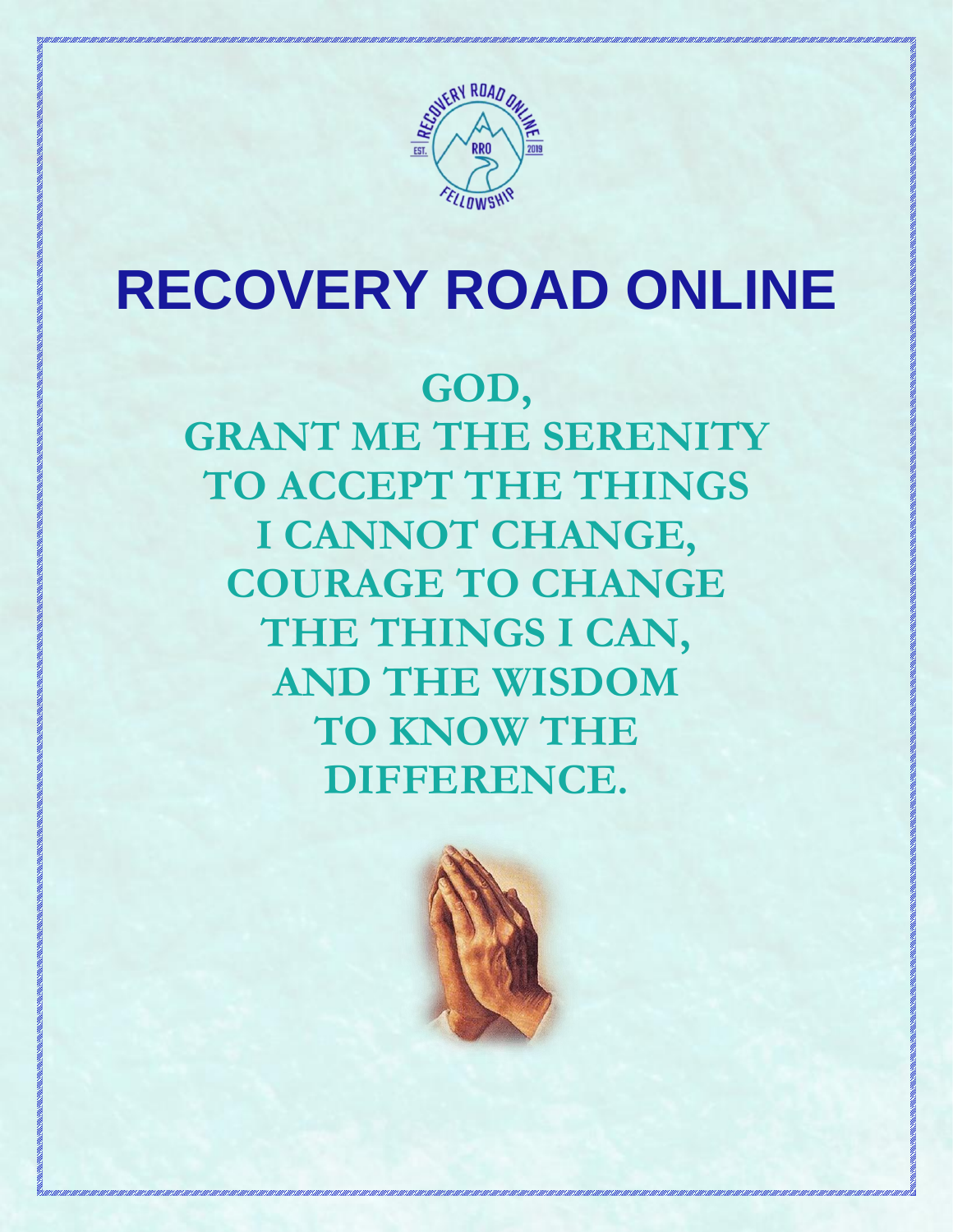

# **EXPIRE AN ARRANGEMENT SCHEDULE & NEWS**

**RRO ROOM # 1: 430-092-101 RRO ROOM # 2: 481-495-445 CLUB ROOM (24/7): 123-891-398**

#### **UPCOMING HIGHLIGHTS**

**SPECIAL DETAILS AND ALL MEETING TIMES - EST**

#### **PASSCODE: 1234 INFORMATION BELOW**

#### **SPECIALTY MEETINGS**

**WOMEN'S – Each Wednesday – MEN'S ROOM 1 7:00 PM ROOM 2**

**Tuesdays – BEGINNER'S MEETING – Fridays 7:00 PM 8:30 PM** ROOM 2 8:30 PM

**WORKSHOPS – 1 st & 3rd Sunday each month ROOM 1** 7:00 PM

**JOINT SPEAKER – 2<sup>nd</sup> Sunday each month ROOM 1** 7:00 PM

**CELEBRATION – Last Sunday each month ROOM 1 7:00 PM**

**RRO FAMILY GROUP COMBINED – After Joint Speaker & Celebration ROOM 2** 8:30 PM

> **RRO "FAMILY" MEMBERS ONLY – Wednesdays ROOM 2** 8:30 PM

> > **SPANISH SPEAKING – Thursdays ROOM 2 5:00 PM**

> > > **LBGTQIA+ – Saturdays ROOM 2 6:30 PM**

#### **GENERAL INFORMATON**

**Please contact us at: [info@recoveryroadonline.com](mailto:info@recoveryroadonline.com)**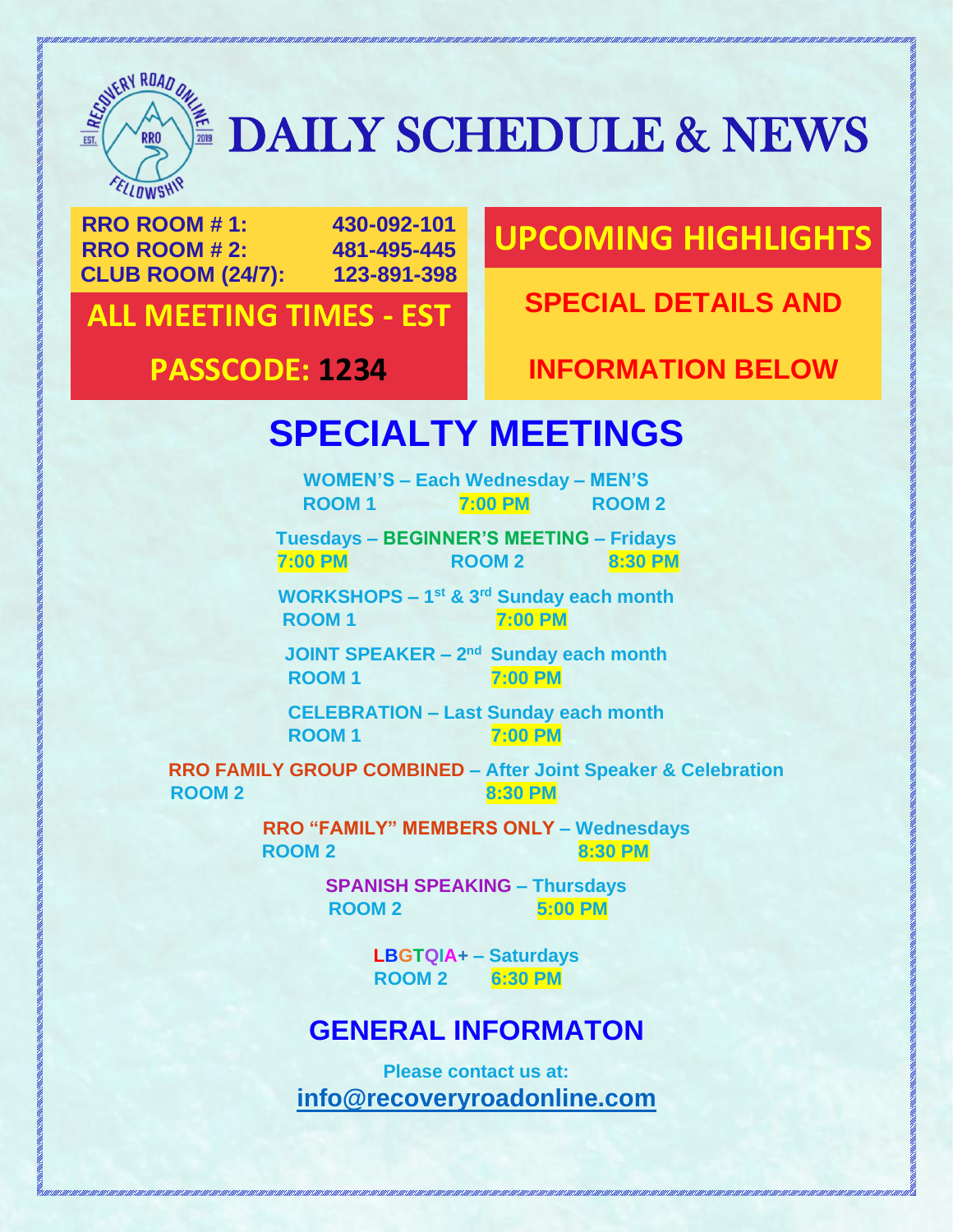

### $\frac{1}{2}$   $\frac{1}{2}$   $\frac{1}{2}$   $\frac{1}{2}$   $\frac{1}{2}$   $\frac{1}{2}$   $\frac{1}{2}$   $\frac{1}{2}$  DAILY SCHEDULE & NEWS

**RRO ROOM # 1: 430-092-101 RRO ROOM # 2: 481-495-445 CLUB ROOM (24/7): 123-891-398**

#### **ALL MEETING TIMES Room 1 – Third Monday @ 3:00pm EST - EST**

#### **UPCOMING HIGHLIGHTS**

**INTERNATIONAL SPEAKER MEETING**

**PASSCODE: 1234 HIGHWAY TO HOPE SPEAKER MEETING Room 1 – First Monday @ 8:30pm EST**

#### **MONDAY**

| <b>Meeting Name:</b>            | <u>Time:</u>   | Room:                   |
|---------------------------------|----------------|-------------------------|
| "A DAY AT A TIME"               | <b>1:30 AM</b> | $\mathbf{1}$            |
| "EARLY MORNING RISERS"          | 6:00 AM        | $\mathbf{1}$            |
| "MORNING INSPIRATION"           | <b>7:30 AM</b> | $\mathbf{1}$            |
| "MORNING REFLECTIONS"           | <b>9:00 AM</b> | $\overline{2}$          |
| "FRESH START"                   | 11:00 AM       | $\mathbf{1}$            |
| "BETTER OUT THAN IN"            | <b>1:00 PM</b> | $\mathbf{1}$            |
| "YELLOW BOOK DISCUSSION"        | 3:00 PM        | $\overline{\mathbf{1}}$ |
| "SILVER LININGS"                | <b>5:00 PM</b> | $\mathbf{1}$            |
| "ESPERANZA Y FE" *ESP*          | <b>5:00 PM</b> | $\overline{2}$          |
| "H. O. P. E."                   | <b>7:00 PM</b> | $\mathbf{1}$            |
| "HIGHWAY TO HOPE"               | 8:30 PM        | $\mathbf{1}$            |
| "TRANSFORMATIONS"               | 10:00 PM       | $\mathbf{1}$            |
| "INTO THE NIGHT WITH GRATITUDE" | 11:59 PM       | $\mathbf{1}$            |
| "A DAY AT A TIME"               | <b>1:30 AM</b> | $\mathbf{1}$            |
| *ESP* = Español Speaking Only   |                |                         |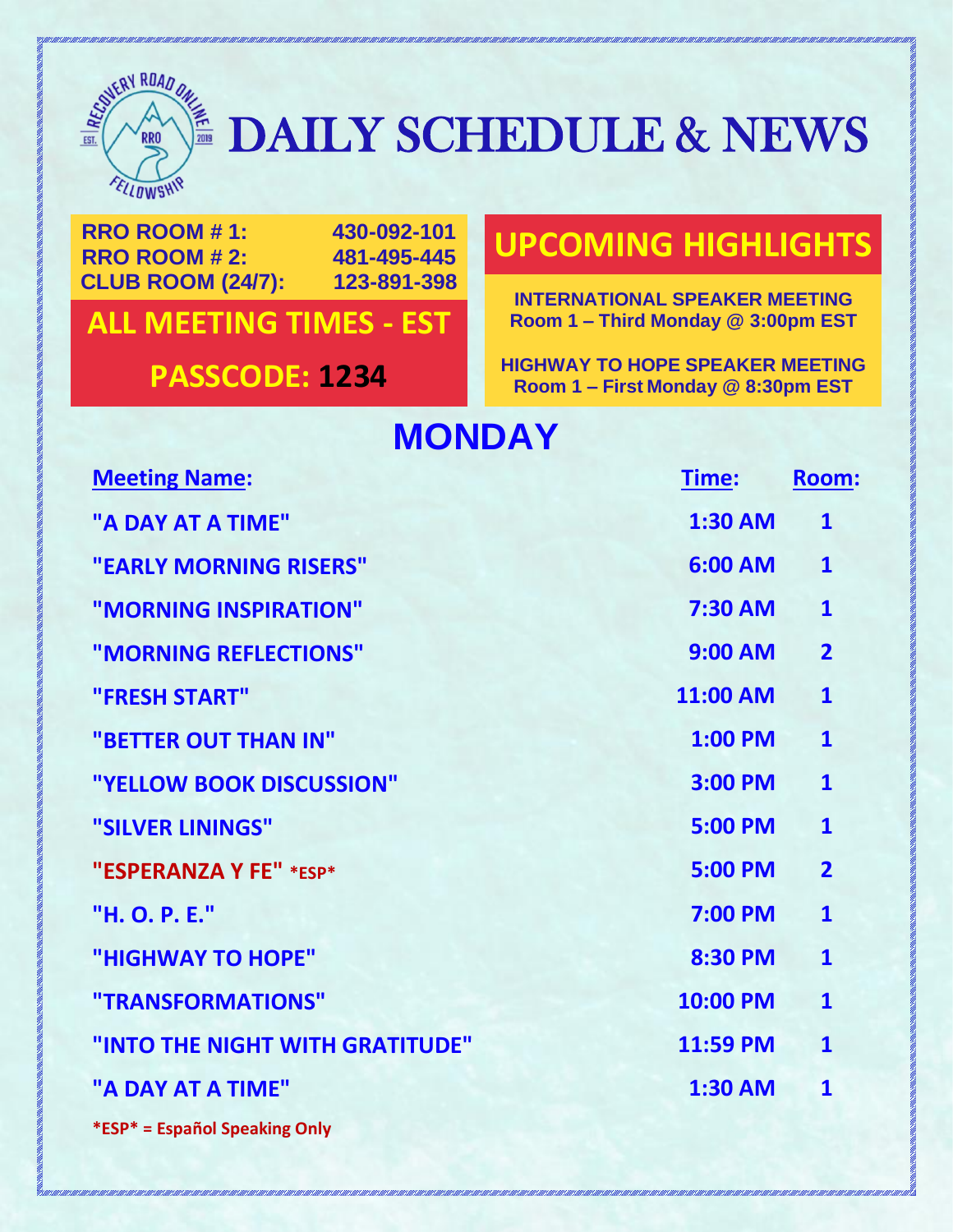

## **EXAMPLE DAILY SCHEDULE & NEWS**

**RRO ROOM # 1: 430-092-101 RRO ROOM # 2: 481-495-445 CLUB ROOM (24/7): 123-891-398**

**ALL MEETING TIMES Room 1 – Tuesdays @ 7:00pm EST - EST**

#### **UPCOMING HIGHLIGHTS**

**YOU ARE NOT ALONE<br>Room 1 - Tuesdays @ 7:00pm EST** 

**PASSCODE: 1234 BEGINNERS** < 1 YEAR **Room 2 – Tuesdays @ 7:00pm EST**

### **TUESDAY**

| <b>Meeting Name:</b>       | Time:          | <b>Room:</b>            |
|----------------------------|----------------|-------------------------|
| "A DAY AT A TIME"          | <b>1:30 AM</b> | $\mathbf{1}$            |
| "EARLY MORNING RISERS"     | 6:00 AM        | $\mathbf{1}$            |
| "MORNING INSPIRATION"      | 7:30 AM        | $\mathbf{1}$            |
| "MORNING REFLECTIONS"      | <b>9:00 AM</b> | $\overline{2}$          |
| "FRESH START"              | 11:00 AM       | $\mathbf{1}$            |
| "THE BRUNCH BUNCH"         | <b>1:00 PM</b> | $\mathbf{1}$            |
| "JUST FOR TODAY"           | <b>3:00 PM</b> | $\overline{\mathbf{1}}$ |
| "SILVER LININGS"           | <b>5:00 PM</b> | $\mathbf{1}$            |
| "PEACE & TRANQUILITY"      | <b>7:00 PM</b> | $\mathbf{1}$            |
| "BEGINNERS < 1 YEAR" *L1Y* | <b>7:00 PM</b> | $\overline{2}$          |
| "RIGHT TO RECOVERY"        | <b>8:30 PM</b> | $\mathbf{1}$            |
| "STORYTELLERS"             | 10:00 PM       | $\mathbf{1}$            |
| "BAG O' BOOM"              | 11:59 PM       | $\mathbf{1}$            |
| "A DAY AT A TIME"          | <b>1:30 AM</b> | $\mathbf{1}$            |
|                            |                |                         |

**\*L1Y\* = Must Have Less Than 1 Year Clean Time**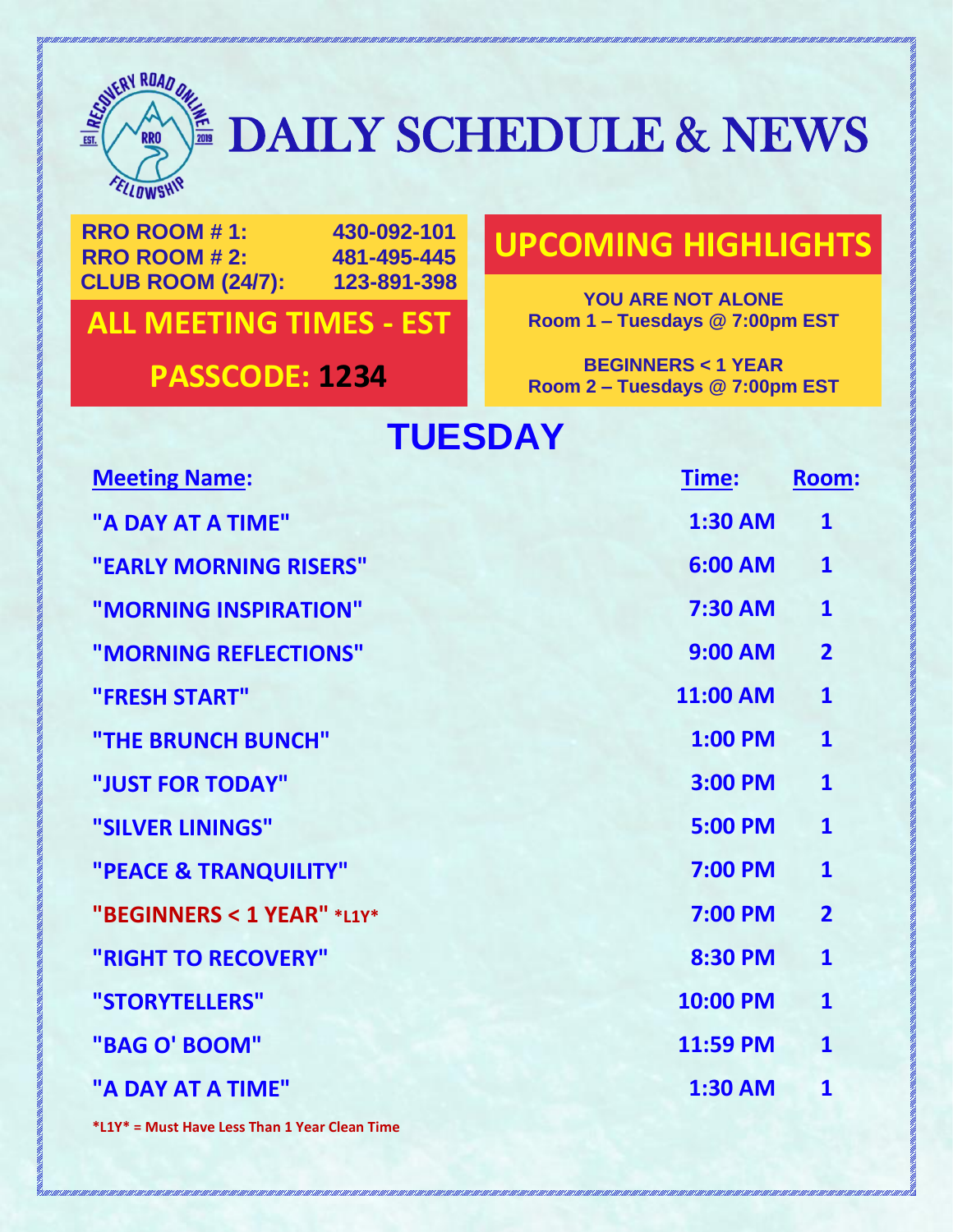

### $\frac{1}{2}$   $\frac{1}{2}$   $\frac{1}{2}$   $\frac{1}{2}$   $\frac{1}{2}$   $\frac{1}{2}$   $\frac{1}{2}$   $\frac{1}{2}$  DAILY SCHEDULE & NEWS

**RRO ROOM # 1: 430-092-101 RRO ROOM # 2: 481-495-445 CLUB ROOM (24/7): 123-891-398**

**ALL MEETING TIMES Room 1 – Wednesdays @ 7:00pm EST - EST**

#### **UPCOMING HIGHLIGHTS**

**WOMEN'S MEETING<br>Room 1 – Wednesdays @ 7:00pm EST** 

**PASSCODE: 1234 MEN'S MEETING Room 2 –Wednesdays @ 7:00pm EST**

### **WEDNESDAY**

| <b>Meeting Name:</b>         | <u>Time:</u>   | <b>Room:</b>   |
|------------------------------|----------------|----------------|
| "A DAY AT A TIME"            | <b>1:30 AM</b> | $\mathbf{1}$   |
| "EARLY MORNING RISERS"       | 6:00 AM        | $\mathbf{1}$   |
| "MORNING INSPIRATION"        | 7:30 AM        | $\mathbf{1}$   |
| "MORNING REFLECTIONS"        | <b>9:00 AM</b> | $\overline{2}$ |
| "FRESH START"                | 11:00 AM       | $\mathbf{1}$   |
| "DROP THE ROCK"              | <b>1:00 PM</b> | $\mathbf{1}$   |
| "ENJOY A CUP OF RECOVERY"    | 3:00 PM        | $\mathbf{1}$   |
| "SILVER LININGS"             | <b>5:00 PM</b> | $\mathbf{1}$   |
| "MEN'S MEETING"              | <b>7:00 PM</b> | $\overline{2}$ |
| "WOMEN'S MEETING" *75*       | 7:00 PM        | $\mathbf{1}$   |
| "TRAVELING THROUGH TODAY"    | 8:30 PM        | $\mathbf{1}$   |
| "RRO FAMILY GROUP" FAMILY    | 8:30 PM        | $\overline{2}$ |
| "STRONGER THAN MY ADDICTION" | 10:00 PM       | $\mathbf{1}$   |
| "HOW IT WORKS"               | 11:59 PM       | $\mathbf{1}$   |
| "A DAY AT A TIME"            | <b>1:30 AM</b> | $\mathbf{1}$   |
|                              |                |                |

**MEN'S MEETING = Men Only; WOMEN'S MEETING \*75\* = Women Only (75 minutes) "FAMILY"** = family, friends, and significant others of the person who gambles. Available only to 'Family' Members whose lives have been affected by someone who gambles…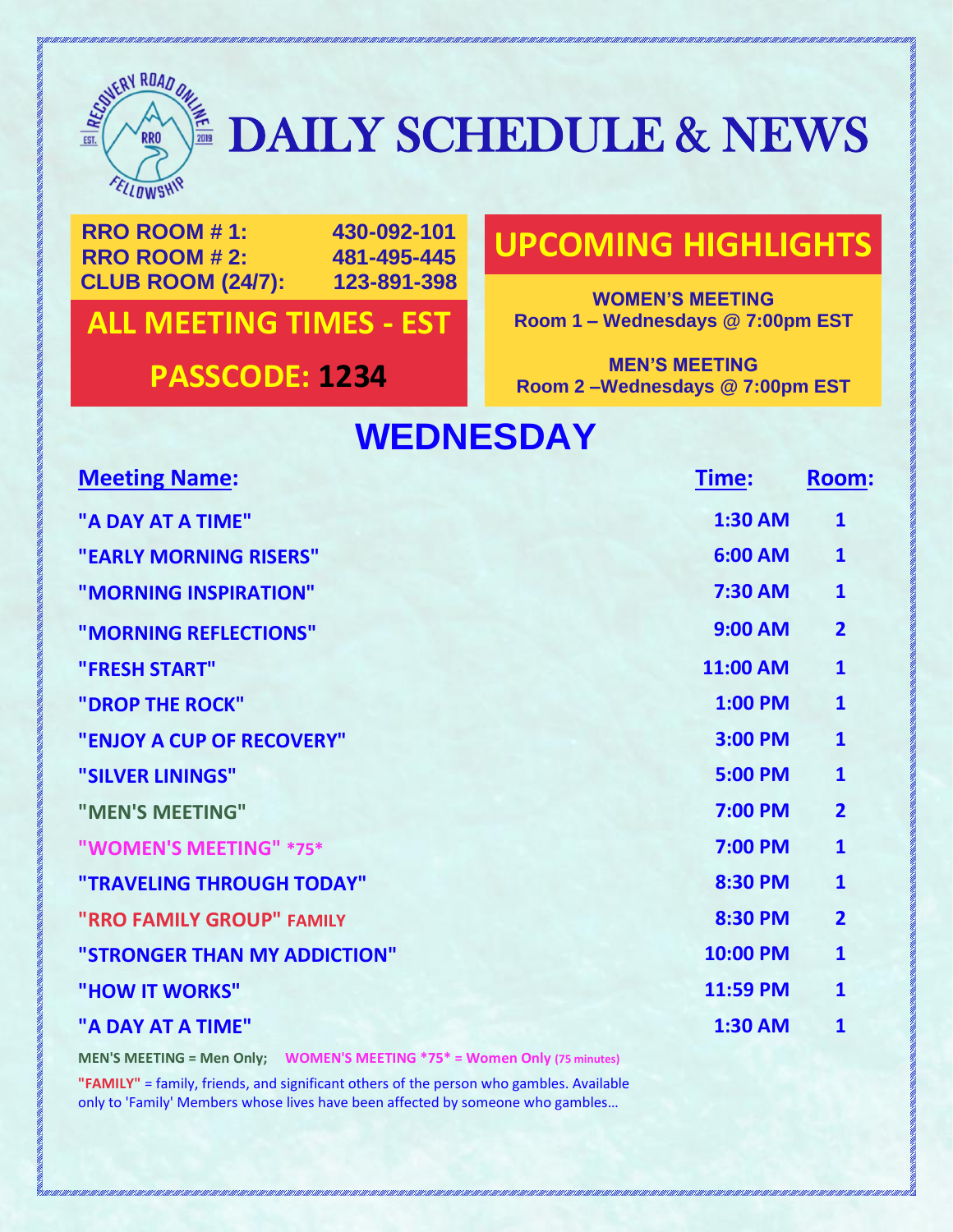

## $\frac{1}{25}$   $\frac{1}{25}$   $\frac{1}{25}$   $\frac{1}{25}$   $\frac{1}{25}$  DAILY SCHEDULE & NEWS

**RRO ROOM # 1: 430-092-101 RRO ROOM # 2: 481-495-445 CLUB ROOM (24/7): 123-891-398**

**ALL MEETING TIMES Room 1 – Thursdays @ 5:00pm EST - EST**

#### **UPCOMING HIGHLIGHTS**

**SILVER LININGS**<br>**Room 1 – Thursdays @ 5:00pm EST** 

**PASSCODE: 1234 STAIRWAY TO RECOVERY** *ESP*<br>**PASSCODE: 1234 Boom 2-Thursdays** @ 5:00pm E **Room 2 – Thursdays @ 5:00pm EST**

### **THURSDAY**

| <b>Meeting Name:</b>                | Time:          | Room:          |
|-------------------------------------|----------------|----------------|
| "A DAY AT A TIME"                   | <b>1:30 AM</b> | $\mathbf{1}$   |
| "EARLY MORNING RISERS"              | 6:00 AM        | $\mathbf{1}$   |
| "MORNING INSPIRATION"               | 7:30 AM        | $\mathbf{1}$   |
| "MORNING REFLECTIONS"               | <b>9:00 AM</b> | $\overline{2}$ |
| "FRESH START"                       | 11:00 AM       | $\mathbf{1}$   |
| "BETTER OUT THAN IN"                | <b>1:00 PM</b> | $\mathbf{1}$   |
| "THE LONG ROAD"                     | 3:00 PM        | $\mathbf{1}$   |
| "SILVER LININGS"                    | <b>5:00 PM</b> | $\mathbf{1}$   |
| "ESCALAERA A LA RECUPERACIÓN" *ESP* | <b>5:00 PM</b> | $\overline{2}$ |
| "HAPPY HOUR"                        | <b>7:00 PM</b> | $\mathbf{1}$   |
| "RESTORING SANITY"                  | <b>8:30 PM</b> | $\mathbf{1}$   |
| "INTRODUCTION TO BIG BOOK"          | 10:00 PM       | $\mathbf{1}$   |
| "LIVE, LOVE, LAUGH, LET GO"         | 11:59 PM       | $\mathbf{1}$   |
| "A DAY AT A TIME"                   | <b>1:30 AM</b> | $\mathbf{1}$   |
| *ESP* = Español Speaking Only       |                |                |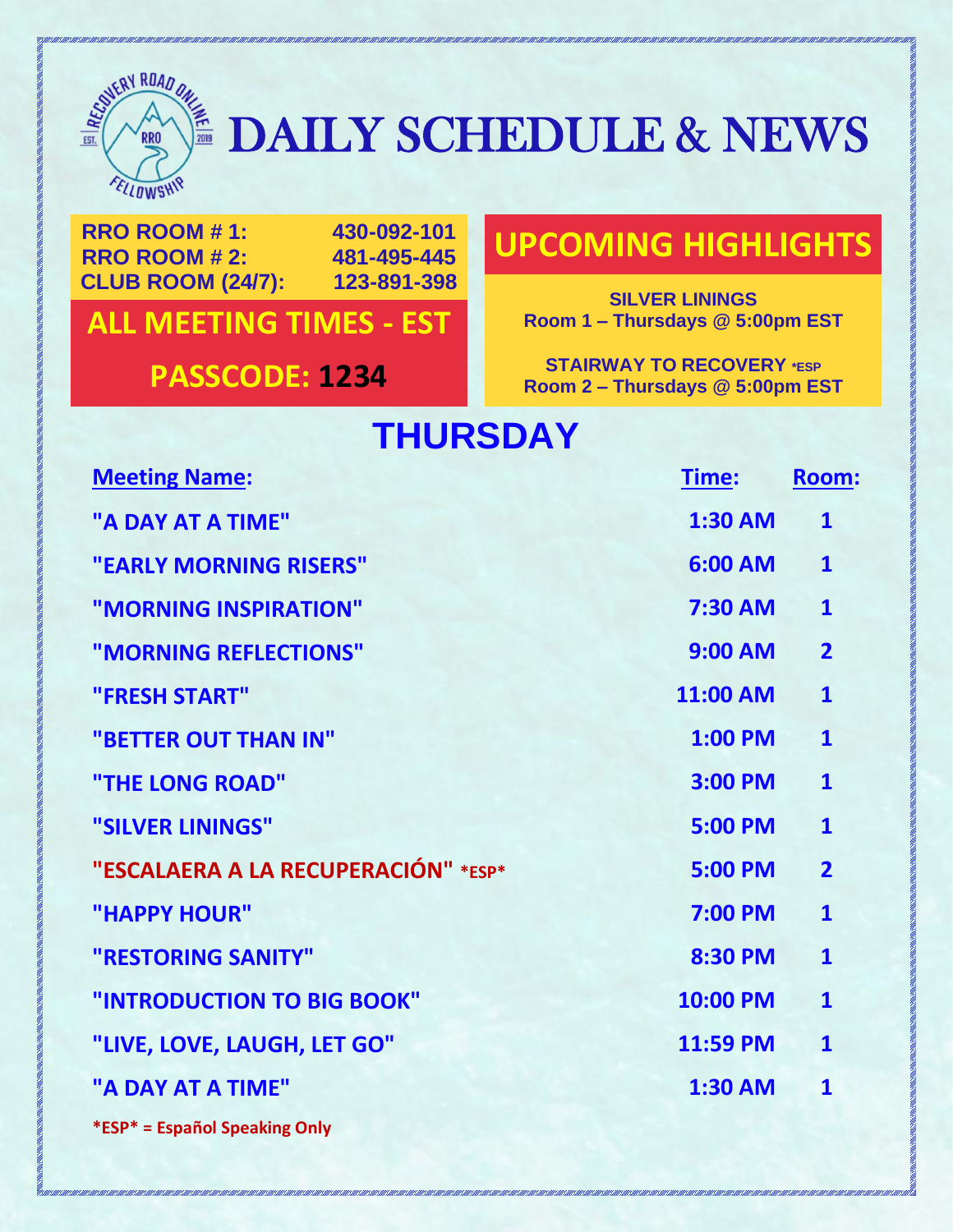

## $\frac{1}{25}$   $\frac{1}{25}$   $\frac{1}{25}$   $\frac{1}{25}$  DAILY SCHEDULE & NEWS

**RRO ROOM # 1: 430-092-101 RRO ROOM # 2: 481-495-445 CLUB ROOM (24/7): 123-891-398**

**ALL MEETING TIMES Room 1 – Fridays @ 8:30pm EST - EST**

#### **UPCOMING HIGHLIGHTS**

**PROGRESS NOT PERFECTION<br>Room 1 – Fridays @ 8:30pm EST** 

**PASSCODE: 1234 BEGINNERS** < 1 YEAR **Room 2 – Fridays @ 8:30pm EST**

#### **FRIDAY**

| <b>Meeting Name:</b>       | Time:           | <b>Room:</b>            |
|----------------------------|-----------------|-------------------------|
| "A DAY AT A TIME"          | <b>1:30 AM</b>  | $\mathbf{1}$            |
| "EARLY MORNING RISERS"     | 6:00 AM         | $\mathbf{1}$            |
| "MORNING INSPIRATION"      | <b>7:30 AM</b>  | $\mathbf{1}$            |
| "MORNING REFLECTIONS"      | <b>9:00 AM</b>  | $\overline{2}$          |
| "FRESH START"              | <b>11:00 AM</b> | $\mathbf{1}$            |
| "THE BRUNCH BUNCH"         | <b>1:00 PM</b>  | $\mathbf{1}$            |
| "FEEL GOOD FRIDAY"         | <b>3:00 PM</b>  | $\overline{\mathbf{1}}$ |
| "SILVER LININGS"           | 5:00 PM         | $\mathbf{1}$            |
| "THE LAST WORD"            | <b>7:00 PM</b>  | $\mathbf{1}$            |
| "PROGRESS NOT PERFECTION"  | 8:30 PM         | $\mathbf{1}$            |
| "BEGINNERS < 1 YEAR" *L1Y* | <b>8:30 PM</b>  | $\overline{2}$          |
| "WORK IT CUZ U R WORTH IT" | 10:00 PM        | $\mathbf{1}$            |
| "FRIDAY NIGHT (W)RAP"      | 11:59 PM        | $\mathbf{1}$            |
| "A DAY AT A TIME"          | <b>1:30 AM</b>  | $\mathbf{1}$            |
|                            |                 |                         |

**\*L1Y\* = Must Have Less Than 1 Year Clean Time**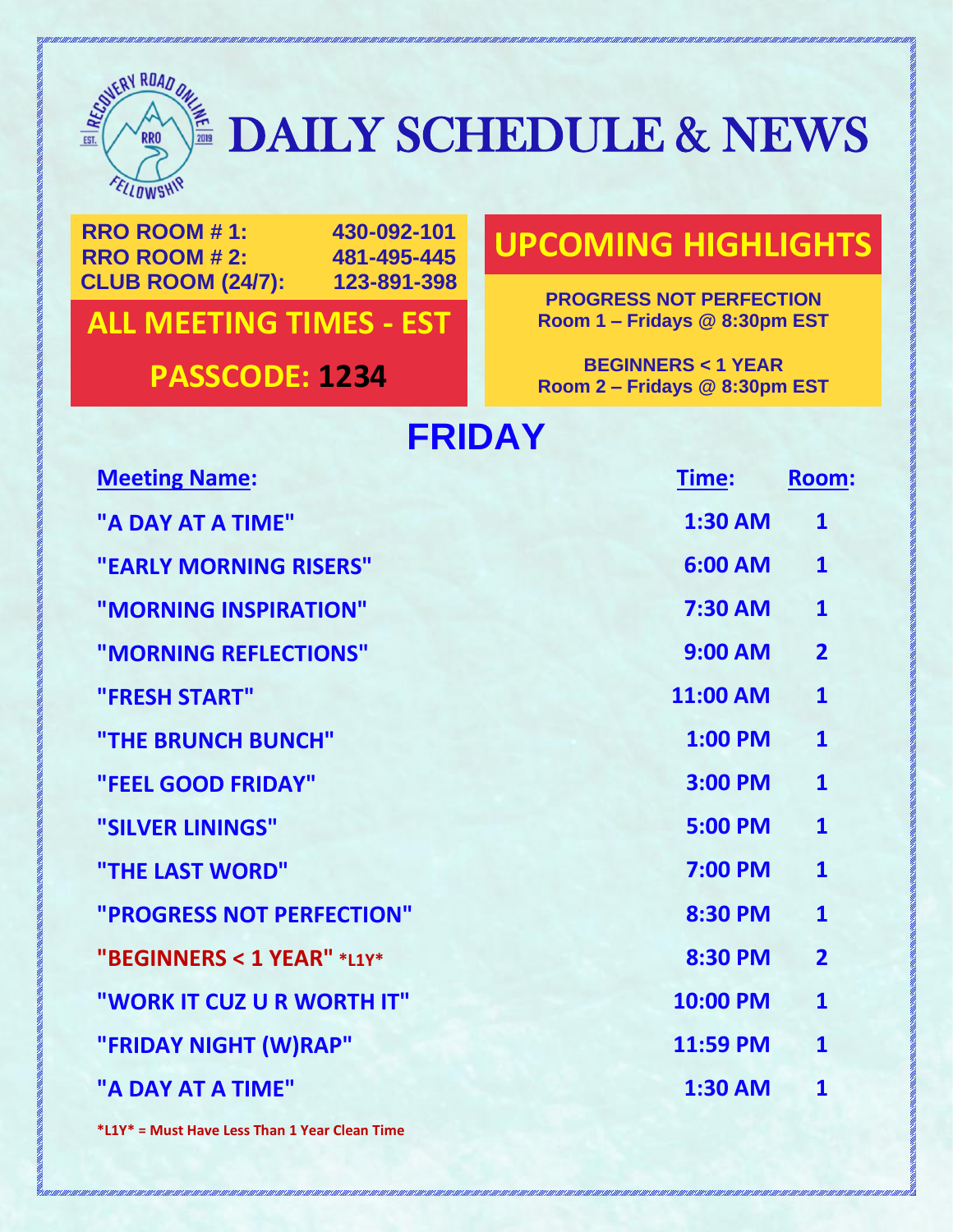

## $\frac{1}{25}$   $\frac{1}{25}$   $\frac{1}{25}$   $\frac{1}{25}$  DAILY SCHEDULE & NEWS

**RRO ROOM # 1: 430-092-101 RRO ROOM # 2: 481-495-445 CLUB ROOM (24/7): 123-891-398**

**ALL MEETING TIMES Room 1 – Saturdays @ 3:00pm EST - EST**

#### **UPCOMING HIGHLIGHTS**

**NEWCOMERS (Everyone Welcome)**

**PASSCODE: 1234 SPEAKER / DISCUSSION Room 1 – Saturdays @ 10:00pm EST**

### **SATURDAY**

| <b>Meeting Name:</b>                  | <u>Time:</u>   | <u>Room:</u>            |
|---------------------------------------|----------------|-------------------------|
| "A DAY AT A TIME"                     | <b>1:30 AM</b> | $\mathbf{1}$            |
| "EARLY MORNING RISERS"                | 6:00 AM        | $\mathbf{1}$            |
| "MORNING INSPIRATION"                 | 8:00 AM        | $\mathbf{1}$            |
| "SATURDAY MORNING REFLECTION"         | 10:00 AM       | $\overline{2}$          |
| "THE PATH LESS TRAVELED"              | <b>1:00 PM</b> | $\mathbf{1}$            |
| "NEWCOMERS" *EVERYONE WELCOME*        | <b>3:00 PM</b> | $\mathbf{1}$            |
| "SHARING IS CARING"                   | <b>5:00 PM</b> | $\mathbf{1}$            |
| "SATURDAY NIGHT'S ALRIGHT" *LGBTQIA+* | <b>6:30 PM</b> | $\overline{\mathbf{2}}$ |
| "SILVER LININGS"                      | <b>7:00 PM</b> | $\mathbf{1}$            |
| "DOUBLE WINNER"                       | 8:30 PM        | $\mathbf{1}$            |
| "SPEAKER / DISCUSSION"                | 10:00 PM       | $\overline{\mathbf{1}}$ |
| "THE MELTING POT"                     | 11:59 PM       | $\mathbf{1}$            |
| "A DAY AT A TIME"                     | <b>1:30 AM</b> | $\mathbf{1}$            |
|                                       |                |                         |

**NEWCOMERS: \*Everyone Welcome\*; \*LGBTQIA+\* Everyone Welcome**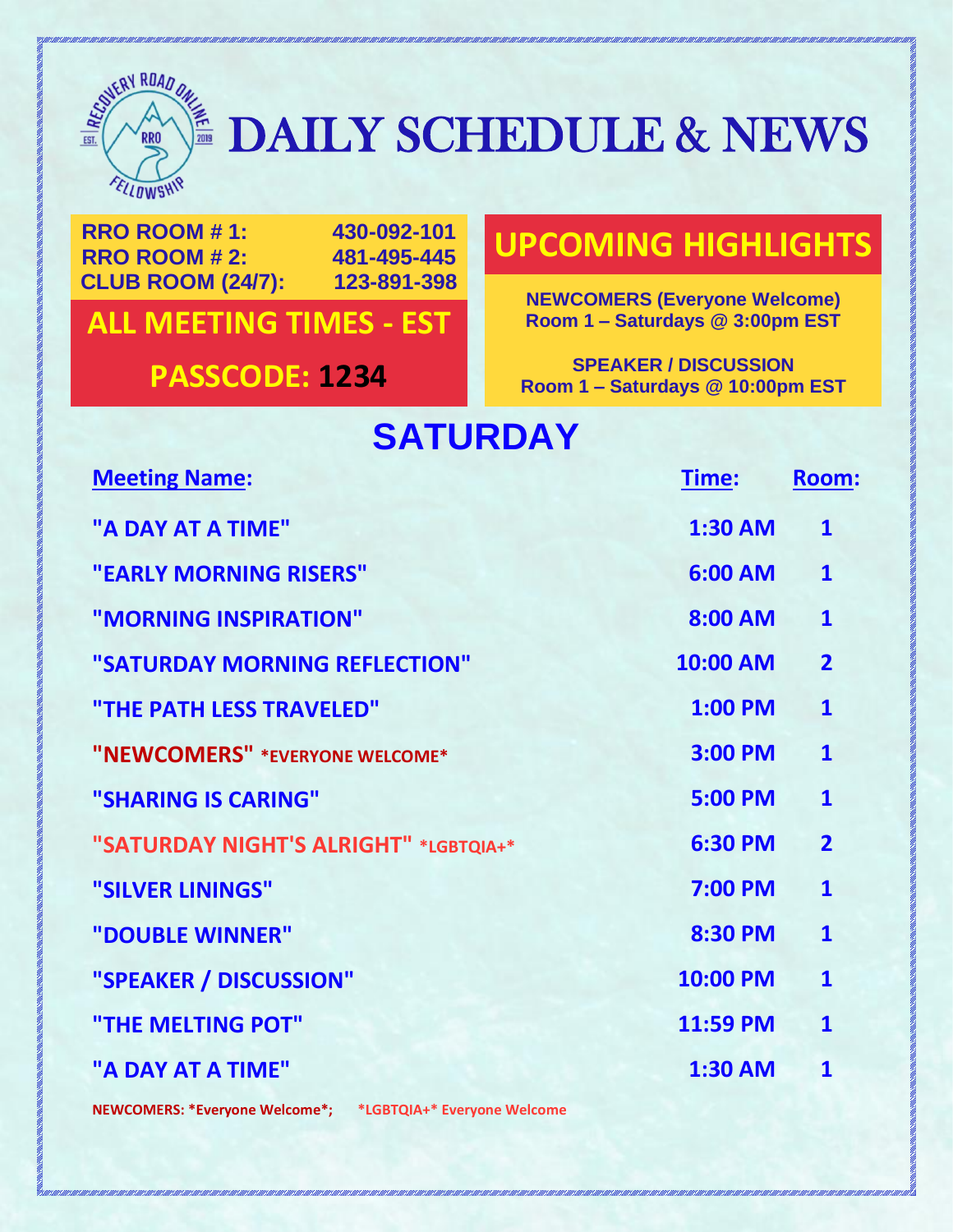

## **EXERUTED AILY SCHEDULE & NEWS**

**RRO ROOM # 1: 430-092-101 RRO ROOM # 2: 481-495-445 CLUB ROOM (24/7): 123-891-398**

#### **ALL MEETING TIMES Room 1 @ 7:00pm EST - EST**

#### **UPCOMING HIGHLIGHTS**

**WORKSHIPS 1<sup>st</sup> and 3<sup>rd</sup> Sundays**<br>Room 1 @ 7:00pm EST

**PASSCODE: 1234 BIRTHDAY CELEBRATION Last Sunday Room 1 @ 7:00pm EST**

#### **SUNDAY**

| <b>Meeting Name:</b>                                    | Time:          | <b>Room:</b>   |
|---------------------------------------------------------|----------------|----------------|
| "A DAY AT A TIME"                                       | <b>1:30 AM</b> | $\mathbf{1}$   |
| "EARLY MORNING RISERS"                                  | 6:00 AM        | $\mathbf{1}$   |
| "SUNDAY MORNING STEP STUDY"                             | 8:00 AM        | $\mathbf{1}$   |
| "SUNDAY SERENITY NOW" *90*                              | 10:00 AM       | $\overline{2}$ |
| "LOVING YOURSELF"                                       | <b>1:00 PM</b> | $\mathbf{1}$   |
| "BIG BOOK READING"                                      | 3:00 PM        | $\mathbf{1}$   |
| "STAY IN THE MOMENT"                                    | <b>5:00 PM</b> | $\mathbf{1}$   |
| "FROM A WOMAN'S PERSPECTIVE: THE STEPS"                 | <b>5:00 PM</b> | $\mathbf{1}$   |
| "WORKSHOP" (1st and 3rd Sunday of Month)                | 7:00 PM        | $\mathbf{1}$   |
| "JOINT SPEAKER MEETING" (2nd Sunday of Month)           | 7:00 PM        | $\mathbf{1}$   |
| "BIRTHDAY CELEBRATION" (Last Sunday of Month)           | <b>7:00 PM</b> | $\mathbf{1}$   |
| "SPECIAL EVENT" (4th Sunday of Month with Five Sundays) | 7:00 PM        | $\mathbf{1}$   |
| "EXTRA EXTRA" (except on Workshops)                     | 8:30 PM        | $\mathbf{1}$   |
| "TRANSFORMATIONS"                                       | 10:00 PM       | $\mathbf{1}$   |
| "POPCORN AFTER MIDNIGHT"                                | 11:59 PM       | $\mathbf{1}$   |
| "A DAY AT A TIME"                                       | <b>1:30 AM</b> | $\mathbf{1}$   |
|                                                         |                |                |

**\*90\* = Duration of Meeting is 90 Minutes; \*WOMAN'S\* = Women Only**